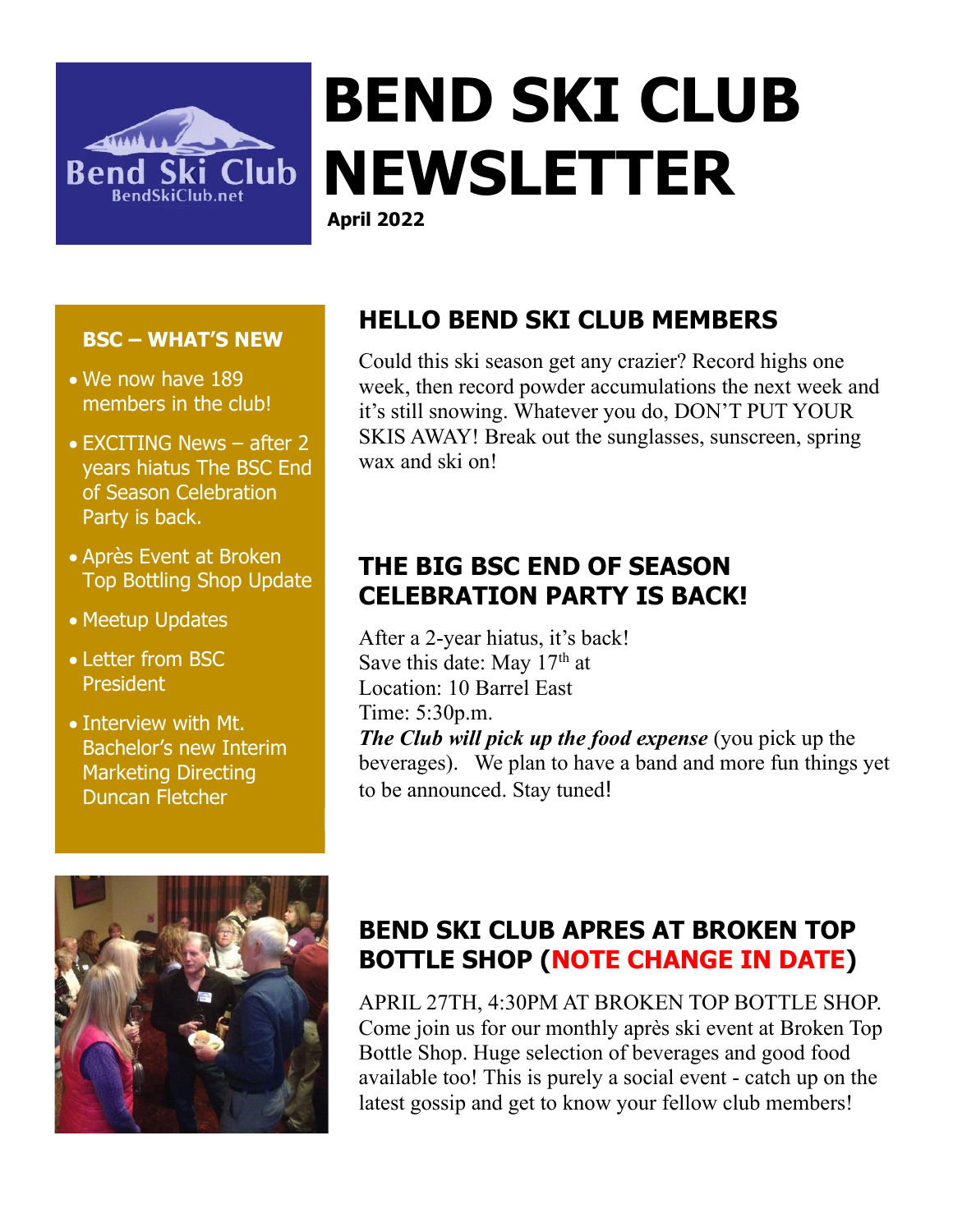

# Meetup **MEETUP ANYONE?**

So far this season (April 9), the club has sponsored 34 onmountain meetups with nearly 300 in attendance. On mountain Meetups are a great way to get to know members in the club and to connect with new ski buddies. Reminder, all BSC Meetup events are for dues paying members only. If you haven't joined the Bend Ski Club Meetup Group, sign up today and get all the latest events sent directly to your email mail box. [https://www.meetup.com/bendskiclub](about:blank) Also stay

connected by downloading the App to your smartphone via Apple Store or Google Play and get notications on your smartphone immediately.



Recently posted on an epic powder day, the good news was all this great snow, bad news the lift lines were long. Claudia Hansen was quoted "It was worth the wait!"



# **PRESIDENT'S MESSAGE**

Greetings BSC members. While the effects of COVID lingered and in spite of the strange, unpredictable winter weather, lots of good news to report.

#### • **Club member participation.**

Participation in both on and off mountain events was strong. We averaged 2.4 on-mountain events per week (with an average of 9 participants per event) and our off-mountain events (après and Speaker Series) were well attended.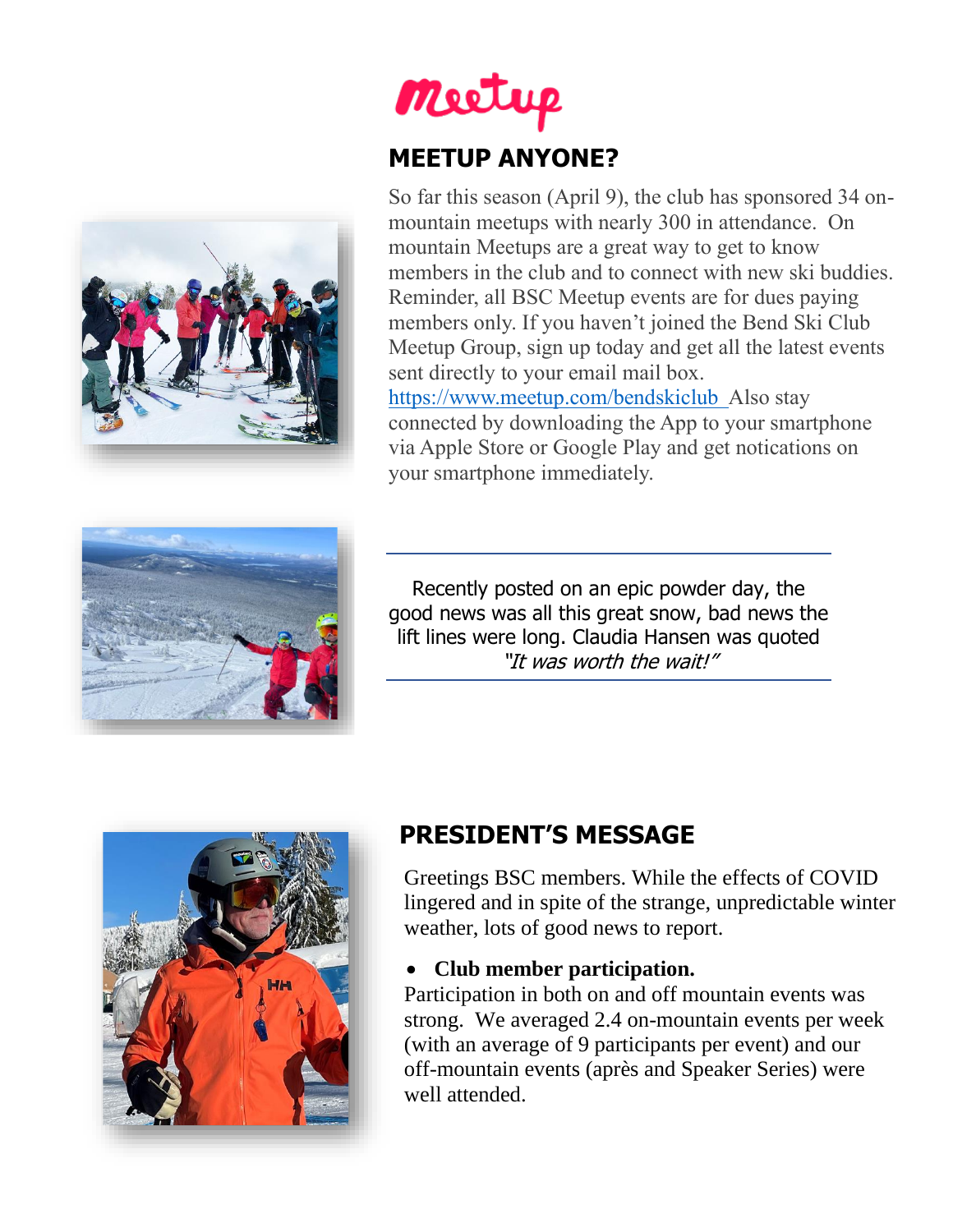#### **Cont. Letter from the President**

• **Converting our public BSC Meetup Group from public to private.** Historically, in limited numbers, the club allowed non-paying BSC members to participate in our events. And on occasion, with necessary event attendance limits, some of our paid BSC members were excluded from events. Led by BSC board member Dave Wittmann, we converted our public meetup group to a private group. Going forward, only paid BSC members will be eligible for event attendance.

• **Becki Robinson agreed to serve on the BSC board**. Becki has a broad skill set and will be a big asset – thanks Becki!

• **And... Bachelor's "Fast Tracks"** turned out to be a non-event!

Finally, a big thanks to the club's Meetup Leaders, who volunteer their time to host our well attended, on-mountain events. And to you, our club members who make it all possible! Hope to see you at our year-end party.

Eric Hansen

### **SPOTLIGHT INTERVIEW**

With Dustin Fletcher, Interim Director of Marketing Mt. Bachelor LLC – Topic what to expect in Spring Operations this season.

"Spring hours (8:30 AM - 1:30 PM) will begin on Monday, April 25, and with Skyliner being out of the rotation, we'll operate a revised footprint as we finish up the season. Northwest and Cloudchaser, which typically close the third week of April, will continue an additional week, closing on May  $1$ ."

"From May 1 on, we'll be running Sunrise, Summit, and Pine Marten daily on the spring schedule. The West Village Lodge will remain open for all services, Sunrise and Pine Marten Lodges will only be open to use the restrooms."

"Summit was running on diesel temporarily while we were sourcing a part (tachometer). The part was procured, installed, and it's now running faster again. Give the lift maintenance team a high-five when you see them!"